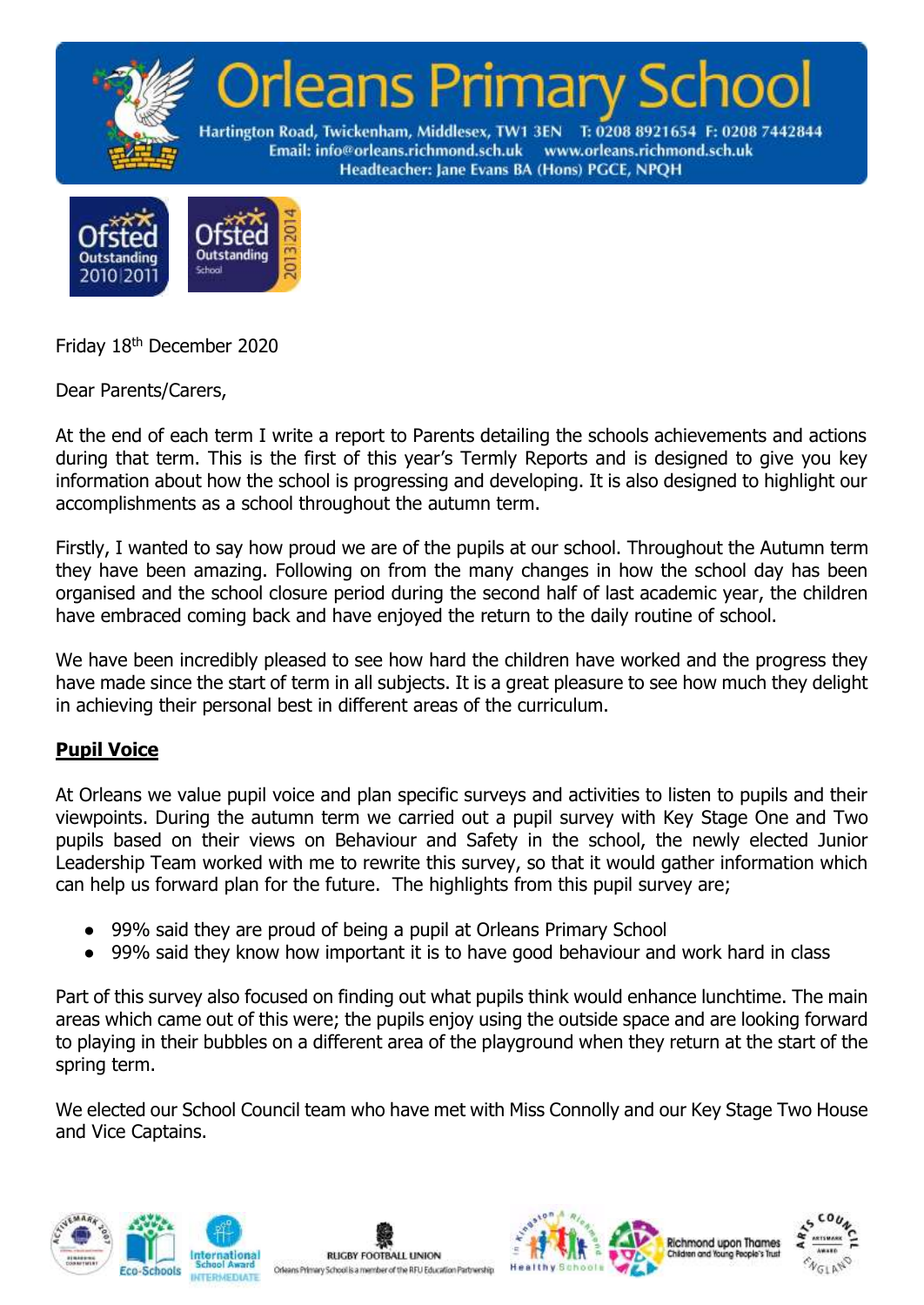## **Learning and Teaching/Recovery Curriculum**

In preparation for the full reopening of schools in September, our Subject Leaders and Teachers spent the end of the summer term, meeting and discussing the curriculum for all subjects, across all year groups. They analysed which areas of the curriculum or units potentially needed to be rescheduled due to the practicalities of online teaching during the school closure period and how we could address these. From this we planned our recovery curriculum for this academic year, this involved some units being recapped before starting new units to ensure consolidation of topics as well as some units being moved earlier in the term.

Following the assessment week in the first half of the autumn term, we were able to gain a very clear picture of children's attainment and the knowledge and skills they had retained from the school closure. Teachers were extremely impressed with the children's progress and resilience in how much learning they had maintained and learnt. This allowed us to move forward on to new learning after an initial period of settling back into school life. Many of the children have cited that they love being back at school and are pleased to be able to socialise with friends and be back in class learning with their Teachers.

Due to restrictions in place, we haven't been able to offer our usual enriching programme of curriculum visits and this is something we are hoping to look into supplementing the curriculum with in the spring term. Many providers are preparing online virtual learning experiences which we will be able to bring to the children in class. Year 1 pupils have had the opportunity to visit the Forest School weekly in small groups and this has allowed them to explore the outdoors and develop their outside learning with marshmallow toasting, making twig pictures and much more.

The school has continued to focus on ensuring high quality learning and teaching is consistently taking place throughout the school. Ongoing staff meetings and INSET training have moved to online virtual events, so that staff can continue to develop their knowledge and skills. Alongside this, all staff have received training on safeguarding, online safety and the importance of staying safe online from the AFC Lead Online Safety Advisor. Ms Hedges and Ms McFall have delivered high quality Maths Mastery training to Teachers, Teaching Assistants and Learning Support Assistants so that all staff have the knowledge and expertise to support children in class.

#### **Sustainability**

We have Eco Monitors in place who take responsibility for collecting the class paper recycling each Friday and passing to our Caretaker Mr James ready to be collected by the Local Authority. We have also taken part in the ShoeShare Initiative which Unicef are running alongside Clarks. We have collected nearly two hundred pairs of shoes which Mrs Bennett has volunteered to drop off at the shop this afternoon.

### **Staffing**

The school has been fully staffed across this term. At the start of term, one new teacher Miss Bassett joined us as an NQT and Mr Dare also started his NQT year. Four new support team members joined the school and Mrs Bliss joined our Office Admin Team. A job share was put into place in Year 3 with Mrs Jones working alongside Mr Dare, the children have settled very well into this. We have also recruited two new Lunchtime Supervisors into our SMSA team.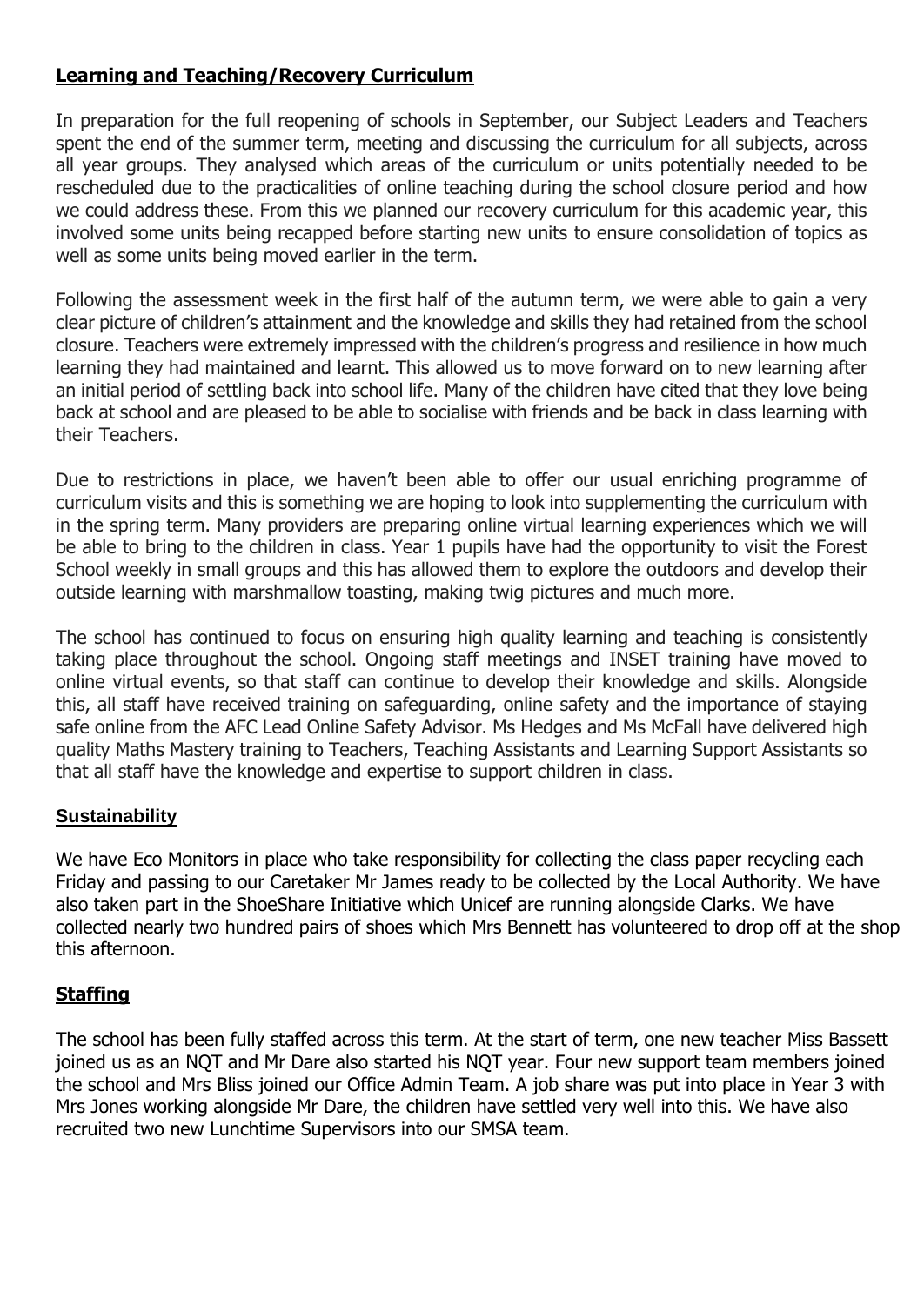# **Communication**

We launched our new school website at the start of the autumn term and it is now fully compliant with DFE requirements. We have reviewed all our curriculum information on our school website ensuring it is detailed for each subject.

Whilst we were limited in what we could do in terms of holding our usual events we have worked hard to hold the same events virtually. Specifically, since the start of term we have held;

- **Parent Rep Meetings:** The school has held two Parent Rep Meetings, one each half term. These were organised so that Mrs Bennett our Deputy Head and Mrs Drake our School Business Manager could liaise directly with Parent Reps as a whole group.
- **Prospective Parents:** We have created an introductory film for our prospective parents which is on our school website. It includes information about the school, a virtual tour and interviews with some of our current Year 6 pupils. In conjunction with this we have held three virtual evening meetings for prospective Nursery and Reception parents. We also produced FAQs from the questions raised at the meetings and circulated these.
- **Open Morning:** We were unable to hold our usual style of Open Morning but we asked our pupils to pick an individual piece of work which each pupil were most proud. We wanted each child to come home and showcase this to their parents.
- **Early Years Curriculum Information Meeting:** This was held for our current Reception Parents to give more in depth information about how our curriculum is organised and the types of activities which pupils were undertaking each day.
- **Parent Consultation Meetings:** We held these for every year group, due to Covid-19 restrictions we organised these to take place via telephone rather than virtually. We spoke with every parent regarding their child's progress, identified gaps in knowledge and how children had settled back into school since the start of the term.
- **RSE Consultation:** We carried out a RSE Consultation with all Parents during the second half of the term, for which we had over 99 responses. We are in the process of analysing the feedback and we will be writing to Parents again in the spring term.
- **Individual Education Plan Meetings:** These meetings have taken place virtually with Mrs Ho, our SENCO and Parents.
- **Online Safety Workshop for Parents:** As part of our safeguarding protocol we organised an online meeting led by the Local Authority E Safety Advisor, Peter Cowley. This was designed to inform parents of the latest information regarding strategies to keep their children safe online at home.

### **Community Cohesion**

Part of our vision and values as a community school is to support charities and activities which are local. This year we have supported the Richmond Christmas Day Dinner. Families also had the option of buying gifts listed on the charities wish list. We also collected 152 tins of baked beans which will go into creating hampers for the same charity.

Our wonderful OPPTA held activities such as the Christmas Raffle which raised £1185, the Mini Marathon which raised £2035, Light Up St Margarets which raised £1470, a Yard Sale which raised £700 and the Christmas Tree Sale sold over 77 trees.

We have had funds transferred from OPSF Voluntary Fund which is supporting teaching and learning throughout the school.

Our Local Community Officer, PC Amor, worked with Year 6 focusing around staying safe when outside in the local community.